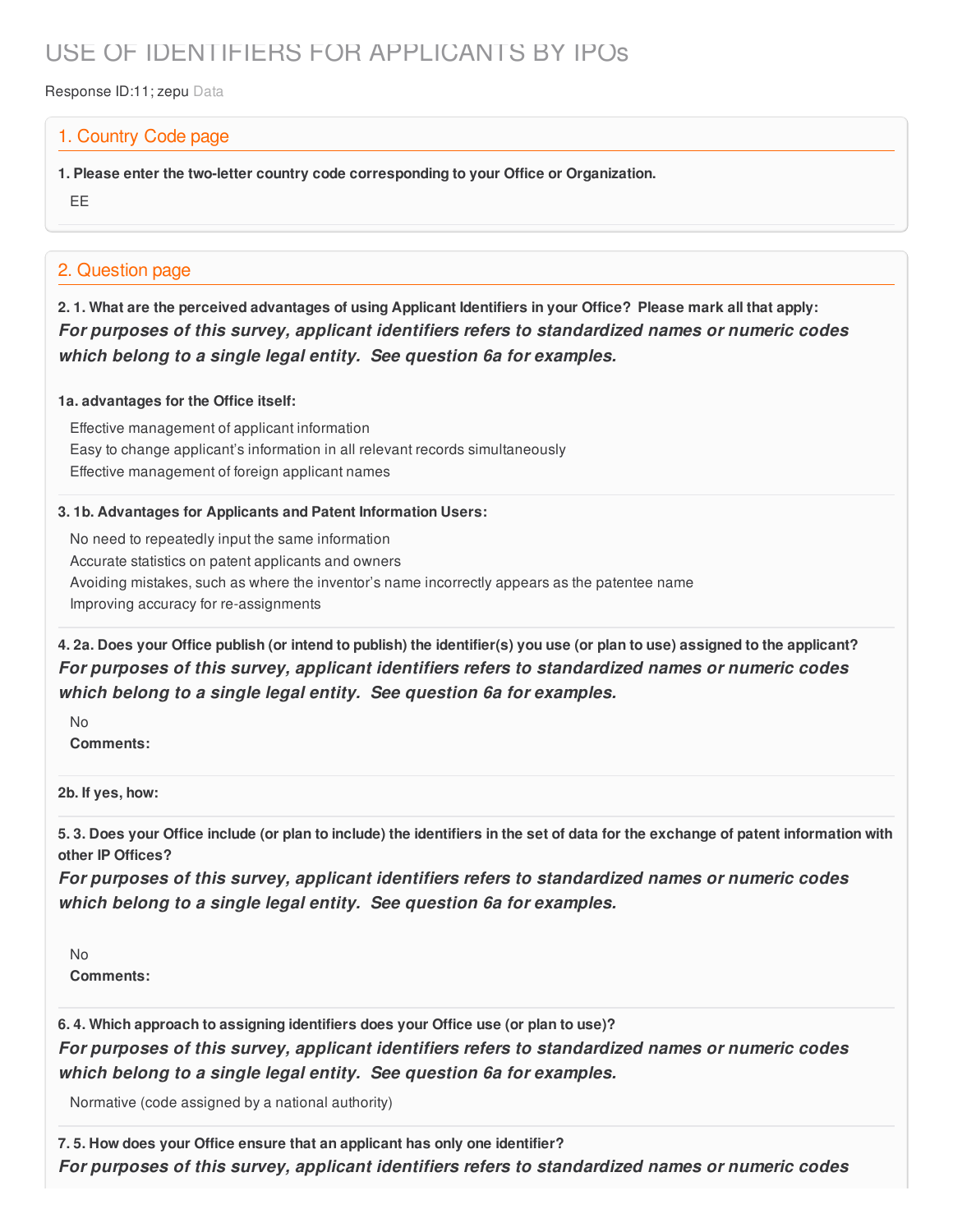### *which belong to a single legal entity. See question 6a for examples.*

In case of national applicants,: a registered business number in a national directory or personal identification code In case of foreign applicants,: with a query from the database, do we have a person with such a name and address in the database

**8. 6a. What information does your Office request in order to determine identifiers for national applicants?**

*For purposes of this survey, applicant identifiers refers to standardized names or numeric codes which belong to a single legal entity. See question 6a for examples.*

Other. Please specify:: a registered business number in a national directory or personal identification code **Comments:**

**9. 6b. What information does your Office request in order to determine identifiers for foreign applicants?** *For purposes of this survey, applicant identifiers refers to standardized names or numeric codes which belong to a single legal entity. See question 6a for examples.*

Other. Please specify:: no request

10.7a. Does your Office consider that a Global Identifier (GID) would be a desirable solution for applicant name **standardization?**

Not sure **Comments:**

**11. 7b. If yes, could you suggest how the GID should be established and maintained?**

12.7c. In case a GID is established, will your Office use both the GID and a national identifier at the same time, or will your **Office use the GID instead of a national identifier?**

Then we will use both because many of our e-services are based on national identifiers.

# **13.PART B - NO IDENTIFIER**

8a. If your Office does not use or does not intend to use identifiers for applicants, please explain why:

*For purposes of this survey, applicant identifiers refers to standardized names or numeric codes which belong to a single legal entity. See question 6a for examples.*

14.8b. Please describe any alternative approach to the use of identifiers that your office is using or contemplates using, including how that approach deals with issues of name ambiguity (misspellings, multiple spellings, different character sets, **etc):**

*For purposes of this survey, applicant identifiers refers to standardized names or numeric codes which belong to a single legal entity. See question 6a for examples.*

15.9. Please explain any drawbacks or legal complications your Office may have related to using identifiers: *For purposes of this survey, applicant identifiers refers to standardized names or numeric codes which belong to a single legal entity. See question 6a for examples.*